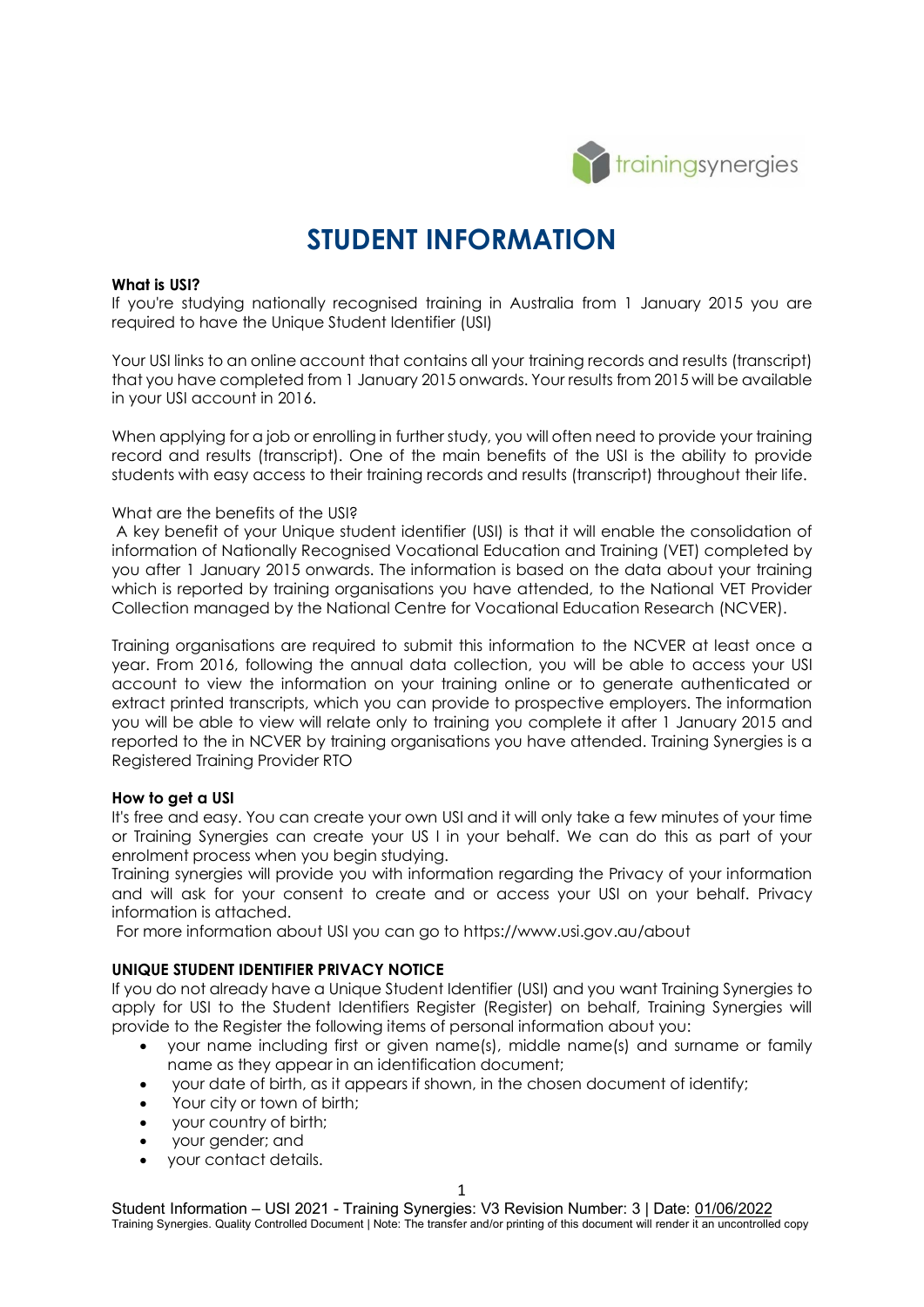When we apply for USI on your behalf the register will verify your identity. The Registrar will do so throughout the Document Verification Service (DVS) managed by the Attorney- General's Department which is built into the U S I online application process if you have the documents such as:

- a Medicare card
- birth certificate
- driver licence
- Australian passport
- Citizenship document
- certificate of registration by descent
- ImmiCard or Australian entry visa.

If you do not have a document suitable for the DVS and Training Synergies are authorised to do so by the Registrar we may be able to verify your identity by other means. If you do not have any of the identified documents mentioned above, and we are not authorised by the register to verify your identity by other means, we cannot apply for USI on your behalf and you should contact the Students Identify Registrar.

In accordance with section 11 of the student identifiers Act 2014 Cth (SI Act), we will securely destroy personal information which we collect from you solely for the purpose of applying for USI on your behalf as soon as practicable after the USI application has been made or the information is no longer needed for that purpose, unless we are required by or under any law to retain it.

The personal information about you that we provide to the Registrar, including your identity information, is protected by the Privacy Act 1988 Cth (Privacy Act). The collection, use and disclosure of your USI are protected by the Student Identifier ACT 2014.

If you ask Training Synergies to make an application for a student identifier on your behalf, Training Synergies will have to do declare that Training Synergies have complied with the certain terms and conditions to be able to access the online student identifier portal and submit this application, including a declaration that Training Synergies has given you the following privacy notice:

You are advised and agreed that you understand and consent the personal information you provide to us in connection with your application for USI:

is collected by the add Registrar for the purpose of:

- applying for, verifying and giving a USI;
- resolving problems with a USI; and
- Creating authenticated vocational education and training (VET) transcripts; may be disclosed to:
	- Commonwealth and State/ Territory government departments and agencies and statutory bodies performing functions relating to VET for:
- the purposes of administrating an auditing Vocational Education and Training (VET), VET providers and VET programs;

- education related policy and research purposes; and

- to assist in determining eligibility for training subsidies;

- VET Regulators to enable them to perform their VET regulatory functions;
- VET Admission bodies for the purposes of the administering VET and VET programmes;
- current and former Registered Training Organisations to enable them to deliver VET courses to the individual, meet their reporting obligations under the VET standards and government contracts and assist in determining eligibility for training subsidies;
- schools for the purpose of delivering VET courses to the individual and reporting on these courses;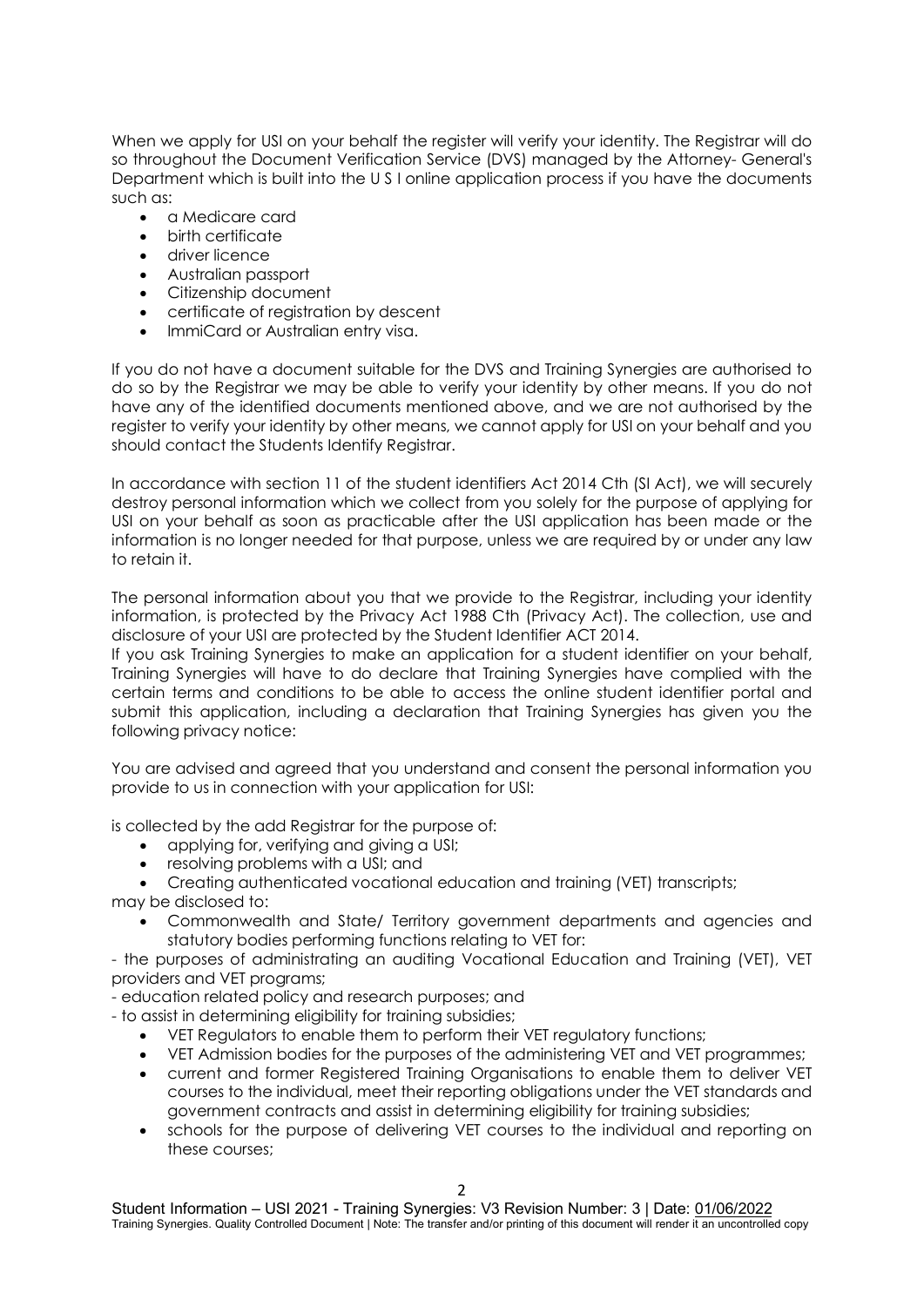- the National Centre for Vocational Education Research for the purpose of creating authenticated VET transcripts; resolving problems with USIs and for the collection, preparation and auditing of national VET statistics;
- researchers for education and training related research purposes;
- any other person or agency that may be authorised or required by law to access the information;
- an entity contractually engaged by the Student Identifies Registrar to assist in the performance of his or her functions in the administration of the USI system; and will not otherwise be disclose without your consent unless authorised or required by or under law.

## **PRIVACY POLICIES AND COMPLAINTS**

You can find further information on how the Registrar collects, uses and discloses the personal information about you in the Registry's Privacy Policy **(insert link to privacy policy)** or by contacting the Registrar on (email/ telephone). The Registrar's Privacy Policy contains information about how you may access and seek correction of the personal information held about you and how you may make a complaint about a breach of privacy by the Registrar in connection with the USI and how such complaints will be dealt with.

You may also make a complaint to the Information Commissioner about an interference with privacy pursuant to the Privacy Act which includes the following:

- misuse or interference or unauthorised collection, use, access, modification or disclosure of USIs; and
- a failure by Us to destroy personal information collected by you only for the purpose of applying for USI on your behalf.

For information about how Training Synergies collects, uses and discloses, your personal information generally, including how you can make a complaint about a breach of privacy, please refer to the Training Synergies privacy policy which can be found at Training Synergies.

## **TRAINING SYNERGIES AND THE USI**

## **Why have we provided this information to you?**

As you are about to commence training with our organisation, we are obliged to advise you of the requirement by the Registered Training Organisations to report a USI for every student who we train.

You can if you like, register for a USI yourself. If you do this, will ask you to provide this information to us. To streamline the process, we can apply for the USI on your behalf.

We are required by law to provide you with information regarding the privacy arrangements surrounding the USI application, recording and storing procedures we have in place at Western Business School.

If you prefer, you can consent to us, Training Synergies undertaking this task for you. For us to apply for USI on your behalf, please provide us with one, or two forms of identification in the form of:

- A Medicare Card Birth Certificate
	-
- A driver licence **Australian passport**
- Citizenship document Certificate of registration by descent
- ImmiCard or Australian entry visa

Training Synergies will ask for your consent using the following statement: